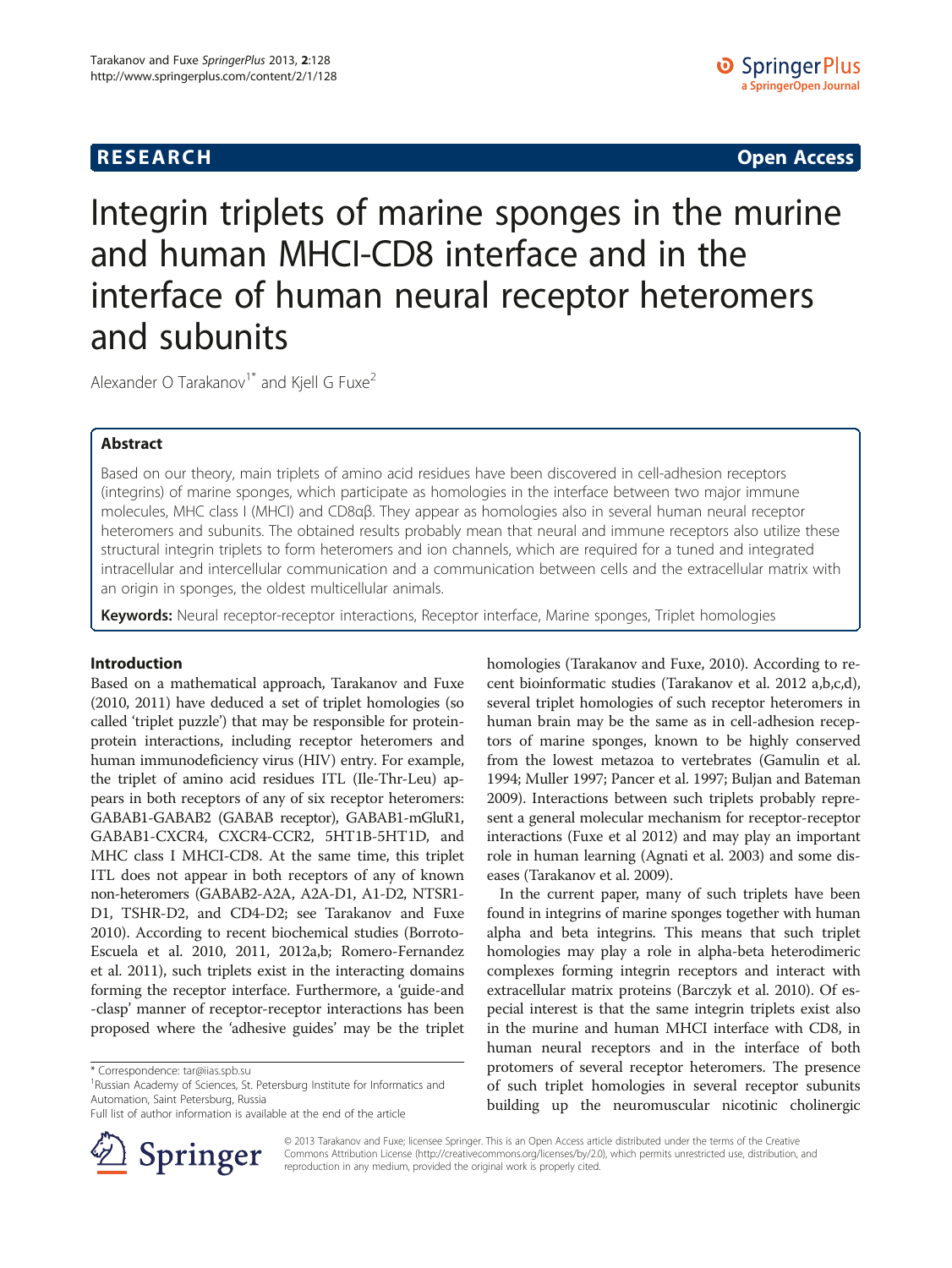# <span id="page-1-0"></span>Table 1 Data on proteins used

| Protein           | <b>Species</b>                                      | Type                                                 | <b>Accession code</b> |
|-------------------|-----------------------------------------------------|------------------------------------------------------|-----------------------|
| <b>ITGA</b>       | Sponge (Geodia cydonium)                            | Metazoan adhesion receptor subunit Integrin-a        | CAA65943              |
| <b>ITGB</b>       | Sponge (Geodia cydonium)                            | Metazoan adhesion receptor subunit Integrin- $\beta$ | CAA77071              |
| ITGB4             | Sponge (Marichromatium purpuratum)                  | Metazoan adhesion receptor subunit Integrin-β4       | ZP_08774040           |
| MHCI              | Mouse (Mus musculus)                                | H-2 class I histocompatibility antigen               | NP_001001892          |
| CD <sub>8a</sub>  | Mouse                                               | T-cell surface glycoprotein chain CD8a               | NP_001074579          |
| CD <sub>8</sub> b | Mouse                                               | T-cell surface glycoprotein chain CD8ß               | NP_033988             |
| <b>MHCI</b>       | Human (Homo sapiens)                                | H-2 class I histocompatibility antigen               | AAA59599              |
| CD <sub>8a</sub>  | Human                                               | T-cell surface glycoprotein chain CD8a               | NP_001139345          |
| CD8b              | Human                                               | T-cell surface glycoprotein chain CD8ß               | NP_757362)            |
| CXCR4             | Human                                               | Chemokine receptor                                   | P61073                |
| <b>TSHR</b>       | Human                                               | Thyroid stimulating hormone receptor                 | NP_000360             |
| FGFR1             | Human                                               | Fibroblast growth factor receptor                    | NP_075598             |
| 5HT1A             | Human                                               | Serotonin receptor                                   | AAH69159              |
| Collagen          | Human                                               | Matrix protein                                       | P02452                |
| <b>ITGAIIB</b>    | Human                                               | Integrin receptor subunit-allb                       | P08514                |
| <b>ITGAL</b>      | Human                                               | Integrin receptor subunit-aL                         | P20701                |
| <b>ITGAM</b>      | Human                                               | Integrin receptor subunit-aM                         | NP_001139280          |
| <b>ITGAV</b>      | Human                                               | Integrin receptor subunit-aV                         | EAX10934              |
| <b>ITGAX</b>      | Human                                               | Integrin receptor subunit-aX                         | NP_000878             |
| ITGB <sub>2</sub> | Human                                               | Integrin receptor subunit-ß2                         | NP_000202             |
| ITGB3             | Human                                               | Integrin receptor subunit-ß3                         | NP_000203             |
| ITGB4             | Human                                               | Integrin receptor subunit-ß4                         | NP_000204             |
| ITGB5             | Human                                               | Integrin receptor subunit-ß5                         | NP_000205             |
| ITGB6             | Human                                               | Integrin receptor subunit-β6                         | P18564                |
| ITGB8             | Human                                               | Integrin receptor subunit- <sub>B8</sub>             | P26012                |
| ACHA              | Human                                               | Acetylcholine receptor subunit-a                     | P02708                |
| ACHB              | Human                                               | Acetylcholine receptor subunit-β                     | P11230                |
| <b>ACHD</b>       | Human                                               | Acetylcholine receptor subunit-8                     | Q07001                |
| <b>ACHE</b>       | Human                                               | Acetylcholine receptor subunit-&                     | Q04844                |
| mGluR1            | Human                                               | Metabotropic glutamate receptor                      | NP_000829             |
| GABAB2            | Human                                               | y-aminobutyric acid receptor subunit-2               | O75899                |
| GABAB1            | Human (Homo sapiens)                                | y-aminobutyric acid receptor subunit-1               | NP_001461             |
| GABAB1            | Mouse (Mus musculus)                                |                                                      | NP_062312             |
| GABAB1            | Norway rat (Rattus norvegicus)                      |                                                      | NP_112290             |
| GABAB1            | Western clawed frog (Xenopus (Silurana) tropicalis) |                                                      | NP_001107291          |
| GABAB1            | Green puffer (Tetraodon nigroviridis)               |                                                      | uniprot/Q4S9D9        |
| GABAB1            | Zebrafish (Danio rerio)                             |                                                      | NP_001070794          |
| GABAB1            | African malaria mosquito (Anopheles gambiae)        |                                                      | uniprot/Q7PME5        |
| GABAB1            | Drosophila pseudoobscura                            |                                                      | XP_001357356          |
| GABAB1            | Human body louse (Pediculus humanus corporis)       |                                                      | XP_002430445          |
| GABAB1            | Caenorhabditis elegans                              |                                                      | ACE63490              |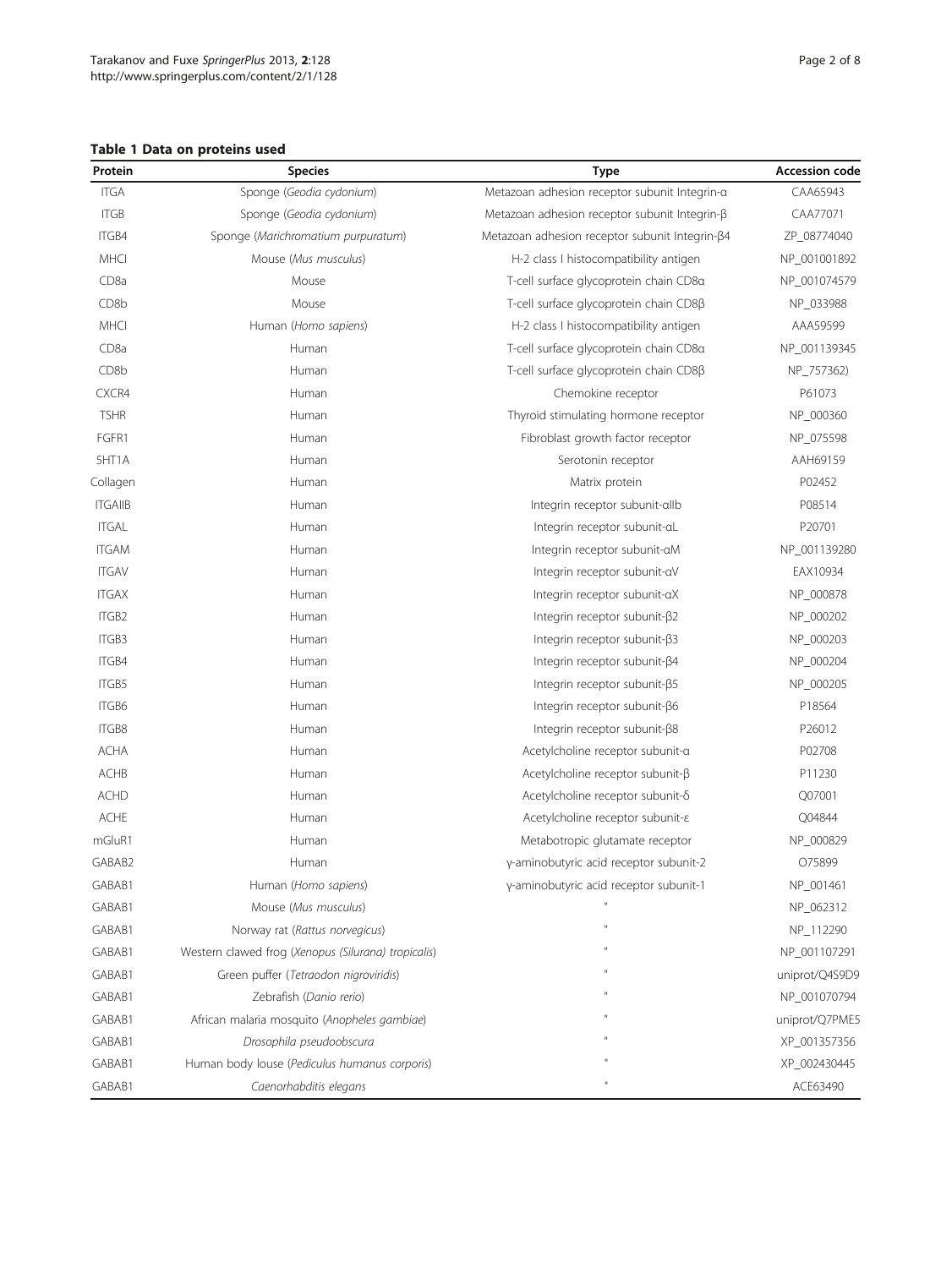| Protein          | <b>Species</b> | <b>Type</b>              | LLG    | GLL             | <b>ITL</b> | <b>RPA</b> | <b>GDR</b> | <b>RDG</b> | <b>DGR</b> |
|------------------|----------------|--------------------------|--------|-----------------|------------|------------|------------|------------|------------|
| <b>ITGA</b>      | Sponge         | Integrin-a               | i.     | $\overline{a}$  | $^{+}$     | $+$        | $\, +$     |            |            |
| <b>ITGB</b>      | Sponge         | Integrin- $\beta$        | $^{+}$ | $^{+}$          |            |            |            |            |            |
| ITGB4            | Sponge         | Integrin- $\beta$        |        |                 |            |            |            | $\! +$     | $\! +$     |
| MHC Class I      | Mouse          | Immune receptor          | $^{+}$ |                 | $^{+}$     | $^{+}$     |            |            | $\! +$     |
| CD <sub>8a</sub> | Mouse          | Immune receptor          | $^{+}$ |                 | $^{+}$     |            |            |            |            |
| CD8b             | Mouse          | Immune receptor          |        |                 |            |            |            |            |            |
| MHC Class I      | Human          | Immune receptor          | $^{+}$ |                 | $^{+}$     | $^{+}$     |            | $\ddot{}$  | $^{+}$     |
| CD <sub>8a</sub> | Human          | Immune receptor          |        |                 | $^{+}$     | $^{+}$     |            |            |            |
| CD8b             | Human          | Immune receptor          |        | $^{+}$          | $\ddot{}$  |            |            |            |            |
| CXCR4            | Human          | Immune receptor          |        |                 | $^{+}$     |            |            |            |            |
| <b>TSHR</b>      | Human          | Endocrine receptor       |        |                 |            | $^{+}$     |            |            |            |
| FGFR1            | Human          | Receptor tyrosine kinase |        |                 |            | $\ddot{}$  |            |            |            |
| 5HT1A            | Human          | Neural receptor          | $^{+}$ |                 |            |            |            |            |            |
| Collagen         | Human          | Matrix protein           |        |                 |            |            | $+$        | $+$        | $^{+}$     |
| <b>ITGAIIB</b>   | Human          | Integrin-a               | $+$    | $^{+}$          |            |            |            | $+$        | $^{+}$     |
| <b>ITGAL</b>     | Human          | Integrin-a               |        | $+$             |            |            |            |            |            |
| <b>ITGAM</b>     | Human          | Integrin-a               | $^{+}$ | $+$             |            |            |            |            |            |
| <b>ITGAV</b>     | Human          | Integrin-a               | $^{+}$ | $+$             |            |            |            |            |            |
| <b>ITGAX</b>     | Human          | Integrin-a               |        | $^{+}$          | $^{+}$     |            | $^{+}$     |            |            |
| ITGB2            | Human          | Integrin- $\beta$        |        | $+$             |            |            |            |            | $^{+}$     |
| ITGB3            | Human          | Integrin- $\beta$        |        | $^{+}$          |            |            |            |            | $^{+}$     |
| ITGB4            | Human          | Integrin- $\beta$        | $^{+}$ |                 |            |            |            |            |            |
| ITGB5            | Human          | Integrin- $\beta$        | $^{+}$ |                 |            |            |            | $+$        |            |
| ITGB6            | Human          | Integrin- $\beta$        |        | $^{+}$          |            |            |            |            |            |
| ITGB8            | Human          | Integrin- $\beta$        |        | $\! + \!\!\!\!$ |            |            | $^{+}$     |            |            |
| <b>ACHA</b>      | Human          | Neural receptor subunit  | $+$    |                 |            |            |            |            |            |
| ACHB             | Human          | Neural receptor subunit  | $+$    |                 | $^{+}$     | $^{+}$     | $^{+}$     |            |            |
| ACHD             | Human          | Neural receptor subunit  |        | $+$             | $^{+}$     | $^{+}$     |            |            |            |
| ACHE             | Human          | Neural receptor subunit  | $^{+}$ | $+$             |            |            |            |            |            |
| GABAB1           | Human          | Neural receptor          | $^{+}$ | $^{+}$          | $^{+}$     |            |            |            |            |
| GABAB2           | Human          | Neural receptor          |        | $^{+}$          | $^{+}$     |            |            |            |            |
| mGluR1           | Human          | Neural receptor          |        | $^{+}$          | $+$        |            |            |            |            |

<span id="page-2-0"></span>Table 2 Example of integrin triplets of marine sponges in murine and human proteins

(+ yes, - no).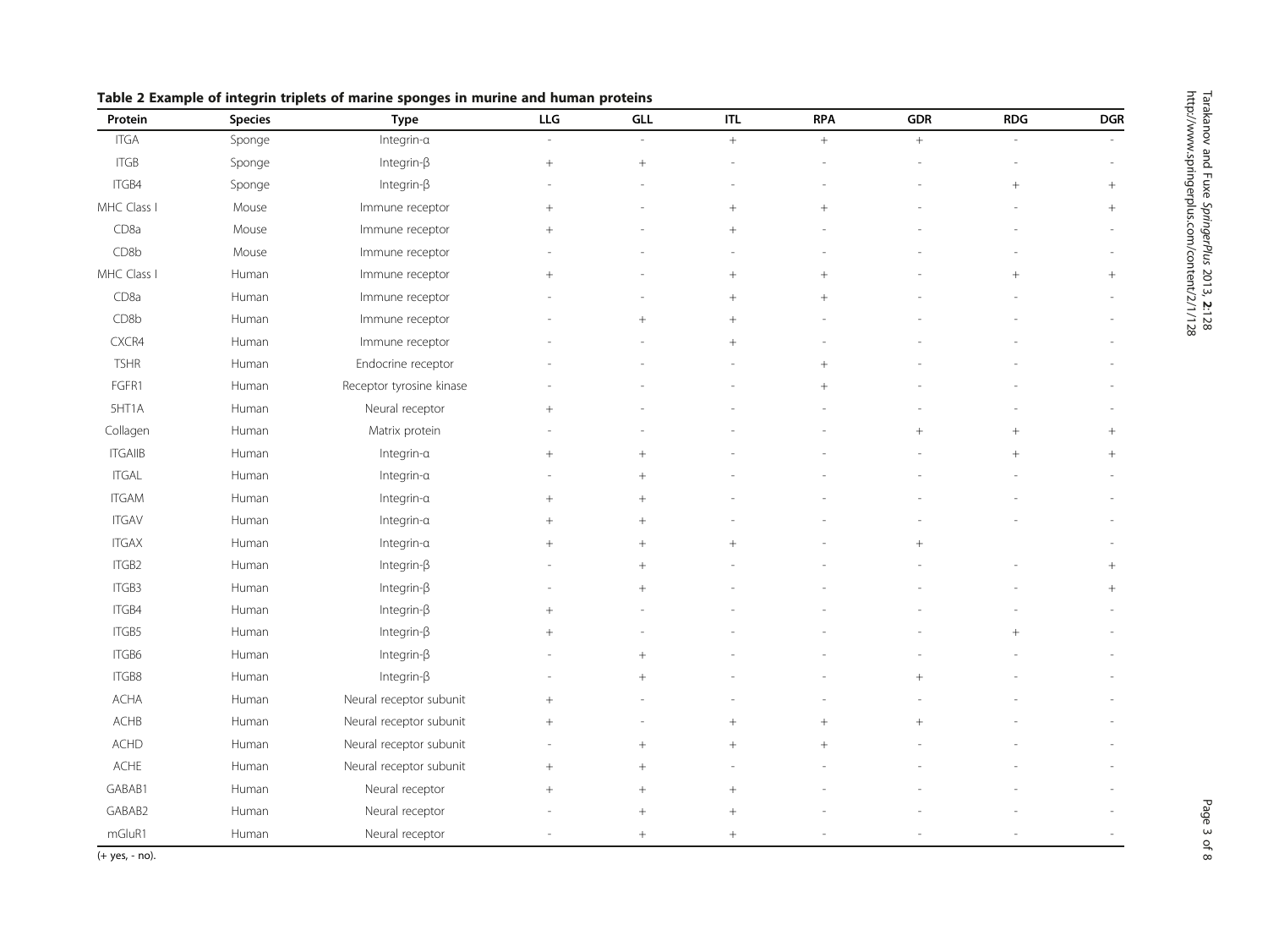| receptor             |                        |                                                                             |                          |        |                          |            |                          |
|----------------------|------------------------|-----------------------------------------------------------------------------|--------------------------|--------|--------------------------|------------|--------------------------|
| Receptor heteromer   | Reference              | <b>Function</b>                                                             | <b>LLG</b>               | GLL    | <b>ITL</b>               | <b>RPA</b> | <b>DGR</b>               |
| MHCI-CD8a            | Gao et al. (1997)      | Adaptive immune response                                                    |                          |        | #                        | $+$        | $\sim$                   |
|                      | Wang et al. (2009)     |                                                                             |                          |        |                          |            |                          |
| MHC1-CD8b            | Wang et al. (2009)     | Adaptive immune response                                                    |                          |        | #                        |            |                          |
| CD8a-CD8b            | Wang et al. (2009)     | Coreceptor of T cells                                                       | $\overline{\phantom{a}}$ |        | $+$                      |            |                          |
| <b>ITGAIIB-ITGB3</b> | Barczyk et al. (2010)  | RGD (Arg-Gly-Asp) receptor                                                  |                          | #      | $\overline{\phantom{a}}$ |            | #                        |
| ITGAV-ITGB3          | Barczyk et al. (2010)  | RGD receptor                                                                | $\sim$                   | #      | ٠                        |            | $\overline{\phantom{a}}$ |
| <b>ITGAV-ITGB5</b>   | Barczyk et al. (2010)  | RGD receptor                                                                | #                        |        |                          |            |                          |
| <b>ITGAV-ITGB6</b>   | Barczyk et al. (2010)  | RGD receptor                                                                |                          |        |                          |            |                          |
| <b>ITGAV-ITGB8</b>   | Barczyk et al. (2010)  | RGD receptor                                                                |                          |        |                          |            |                          |
| ITGAL-ITGB2          | Barczyk et al. (2010)  | Leukocyte receptor                                                          |                          | $+$    |                          |            |                          |
| ITGAM-ITGB2          | Barczyk et al. (2010)  | Leukocyte receptor                                                          |                          | $^{+}$ |                          |            |                          |
| ITGAX-ITGB2          | Barczyk et al. (2010)  | Leukocyte receptor                                                          |                          | $^{+}$ |                          |            |                          |
| GABAB1-GABAB2        | Marshall et al. (2001) | Activation of the potassium channels and regulation of receptor trafficking |                          |        | #                        |            |                          |
| GABAB1-mGluR1        | Hirono et al. (2001)   | Modulation of excitatory transmission                                       | $\overline{\phantom{a}}$ | #      | $+$                      |            |                          |
| GABAB1-CXCR4         | Guyon and Nahon (2007) | Modulation of neuroendocrine systems                                        |                          |        | #                        |            |                          |
| ACHA-ACHB            | Changeux et al. 1984   | Part of the neuromuscular nicotinic receptor                                | $^{+}$                   |        |                          |            |                          |
| ACHA-ACHE            | Changeux et al. 1984   | Part of the neuromuscular nicotinic receptor                                | $+$                      |        |                          |            |                          |

ACHB-ACHD Changeux et al. [1984](#page-6-0) Part of the neuromuscular nicotinic receptor - - + + # - -

<span id="page-3-0"></span>Table 3 Example of integrin triplets of marine sponges in the protomers of human receptor heteromers and in subunits of the neuromuscular nicotinic receptor

(+ yes in both receptors, # may mediate their interaction, - no in any receptor).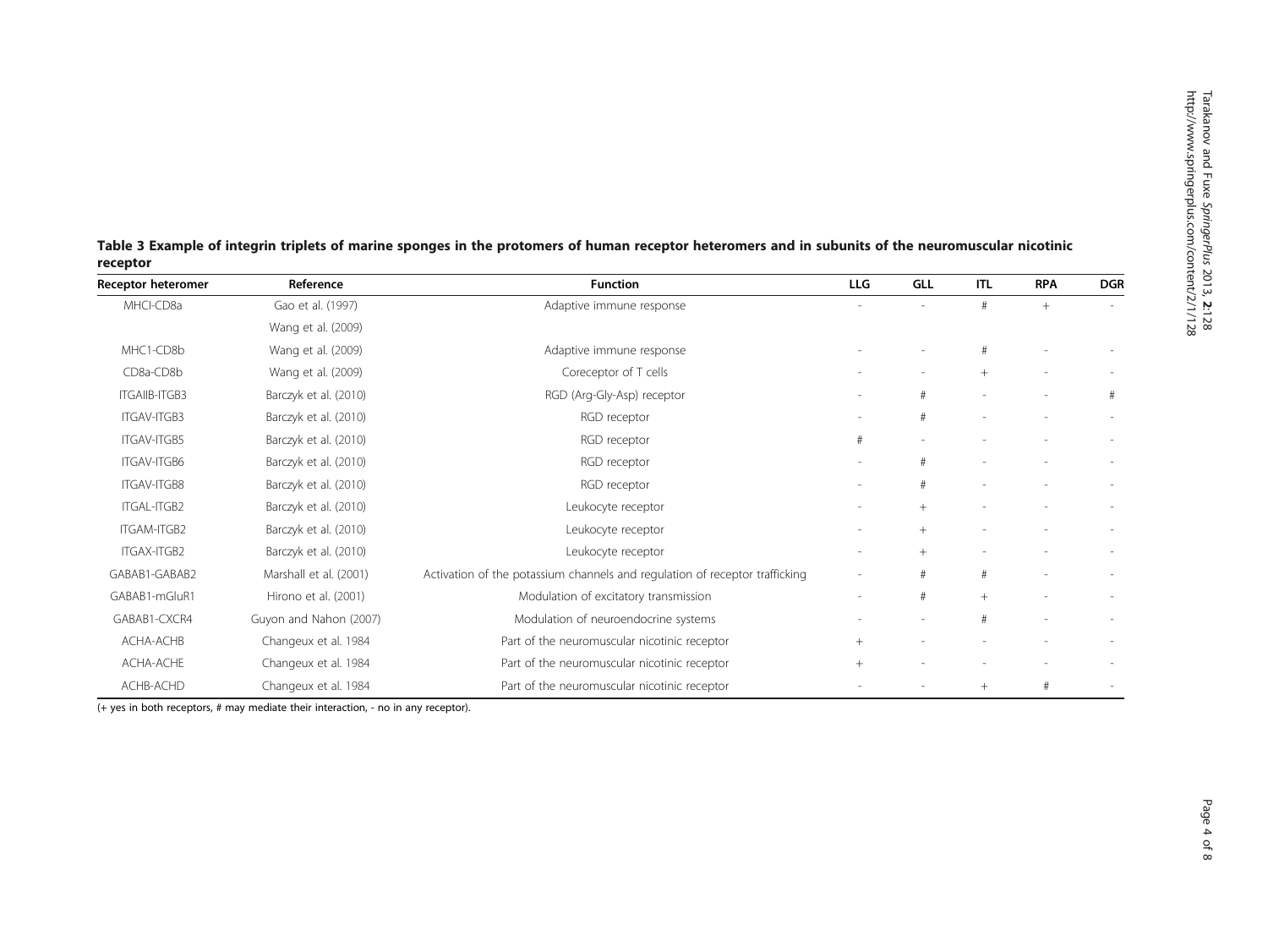<span id="page-4-0"></span>

| ITGA sponge                 | 511         | ITLDITLVSER        | Extracellular                                                                                                                      |
|-----------------------------|-------------|--------------------|------------------------------------------------------------------------------------------------------------------------------------|
| MHCI mouse                  |             | 230 YPADITLTWQL    | Contact CD8ab                                                                                                                      |
| MHCI human                  |             | 233 YPABITLTWOR    |                                                                                                                                    |
| CD8a mouse                  |             | 210 LSLIITLICYH    |                                                                                                                                    |
| CD8a human                  |             | 198 LSLVITLYCNH    |                                                                                                                                    |
| CD8b human                  |             | 167 LCSPITLGLLV    |                                                                                                                                    |
| CXCR4 human                 |             | 89 LLFVITLPFWA     | TM <sub>2</sub>                                                                                                                    |
| GABAB1 human                |             | 843 FSSYITLVVLF    | TM7                                                                                                                                |
| GABAB2 human                |             | 730 FCSTITLCLVF    | TM7                                                                                                                                |
| mGluR1 human 94 LLPNITLGSBI |             |                    | N-terminal                                                                                                                         |
| ACHD human                  |             | 175 TAKEITLSLKQ    | N-terminal                                                                                                                         |
| ACHB human                  |             | 255 PCILITLLAIF    | TM1                                                                                                                                |
|                             |             |                    |                                                                                                                                    |
| ITGA sponge                 |             | 729 EFRFRPADSLT    | Extracellular                                                                                                                      |
| MHCI mouse                  |             | 251 LVETRPAGDGT    |                                                                                                                                    |
| MHCI human                  |             | 254 LVETRPAGDRT    |                                                                                                                                    |
| CD8a human                  |             | 161 PBACRPAAGGA    |                                                                                                                                    |
| TSHR human                  | $\mathbf 1$ | <b>MRPADLLQ</b>    | N-terminal (exactly)                                                                                                               |
| FGFR1 human                 |             | 361 ALBERPAVMTS    |                                                                                                                                    |
| ACHB human                  |             | 39 ESSVRPAREVG     | N-terminal                                                                                                                         |
| ACHD human                  | 212         | <b>EIVHRPARVNV</b> | N-terminal                                                                                                                         |
|                             |             |                    |                                                                                                                                    |
| <b>ITGB4_sponge</b>         |             | 128 PAFVDGRVAGI    | Extracellular                                                                                                                      |
| MHCI mouse                  | 123         | <b>EVGSDGRLLRG</b> |                                                                                                                                    |
| MHCI human                  |             | 126 DVGSDGRFLRG    |                                                                                                                                    |
| collagen human              |             | 558 PAGODGRPGPP    |                                                                                                                                    |
| ITGAIIB human               | 328         |                    | DVNGDGRHDLL Extracellular                                                                                                          |
| ITGB3 human                 | 281         | HIALDGRLAGI        | Extracellular                                                                                                                      |
|                             |             |                    |                                                                                                                                    |
|                             |             |                    | Figure 1 Example of the triplets ITL, RPA, and DGR (dark-shaded letters) in the integrins of marine sponges existing in the murine |
|                             |             |                    |                                                                                                                                    |

(underlined) and human MHCI-CD8 complex, human collagen (DGR triplet), and human receptor heteromers: TM1, TM2 and TM7 are the first, the second and the seventh transmembrane α-helices of ACHB, CXCR4, and GABAB (GABAB1-GABAB2 heteromer) receptors, respectively, and contain the ITL triplet. The RPA triplet is also found in the TSHR and FGFR1; the RPA but not the ITL triplet homologies are in a position to contribute to the physical interaction between the beta and delta subunits of the neuromuscular nicotinic receptor (ACHB-ACHD); light-shaded letters are positively charged amino acids (R, K, and H), whereas dark-shaded white letters are negatively charged amino acids (D and E); bold letters are main players of leucine-rich motifs (L, S, and C).

receptors has also been demonstrated. At least one of the homologies may have a role in the intermolecular subunit interactions of this ion channel receptor.

# Methods

Amino acid codes of receptors and other proteins have been obtained from the National Center for Biotechnology Information [\(http://www.ncbi.nlm.nih.gov](http://www.ncbi.nlm.nih.gov/)) and the Universal Protein Resource ([http://www.uniprot.org](http://www.uniprot.org/)). Table [1](#page-1-0) summarizes data on proteins used. In abstract mathematical terms, any protein is just a word coded by a 20-letter alphabet where triplet is any 3-letter subword. Thus, triplet homology is any triplet which exists in both given words. Our theory of triplet puzzle supposes some basic set of triplets as a code that determines whether two receptors bind or not (Tarakanov and Fuxe [2010\)](#page-6-0). None of the widely used software like Clustal (<http://www.clustal.org/>), AGGRESCAN ([http://bioinf.uab.](http://bioinf.uab.es/aggrescan/) [es/aggrescan/](http://bioinf.uab.es/aggrescan/)), accelrys [\(http://accelrys.com/\)](http://accelrys.com/), and so on seems to be able to deal with so specific and complicated combinatorial puzzle. Our original software has been developed to determine such basic set of triplet homologies from two given sets of protein-protein pairs (which bind and do

not bind). The core of this software is the computing of all triplet homologies between two given words (but not only their alignment like in the above mentioned Clustal). The method consists in forming the binary matrix of all oneletter homologies (which element is 1 if there is homology and 0 otherwise) and then filtering this matrix using rather specific rules of so called cellular automata (for example, see Tarakanov and Prokaev [2007](#page-6-0); [http://youtu.be/](http://youtu.be/1DevThU5fyM) [1DevThU5fyM\)](http://youtu.be/1DevThU5fyM).

No experimental research has been performed on humans and/or animals.

# Results

The triplets ITL (Ile-Thr-Leu), RPA (Arg-Pro-Ala), DGR (Asp-Gly-Arg), LLG (Leu-Leu-Gly), and GLL (Gly-Leu-Leu) of the integrin receptors of marine sponges appear as homologies in murine and human MHCI, GABAB1, and human integrin receptor heteromers (see Tables [2](#page-2-0) and [3,](#page-3-0) Figures 1 and [2](#page-5-0)). The triplets ITL (Ile-Thr-Leu) and DGR (Asp-Gly-Arg) are particularly interesting. For example, the triplet ITL is in the interface providing the binding between MHCI and CD8αβ (Wang et al. [2009](#page-7-0)).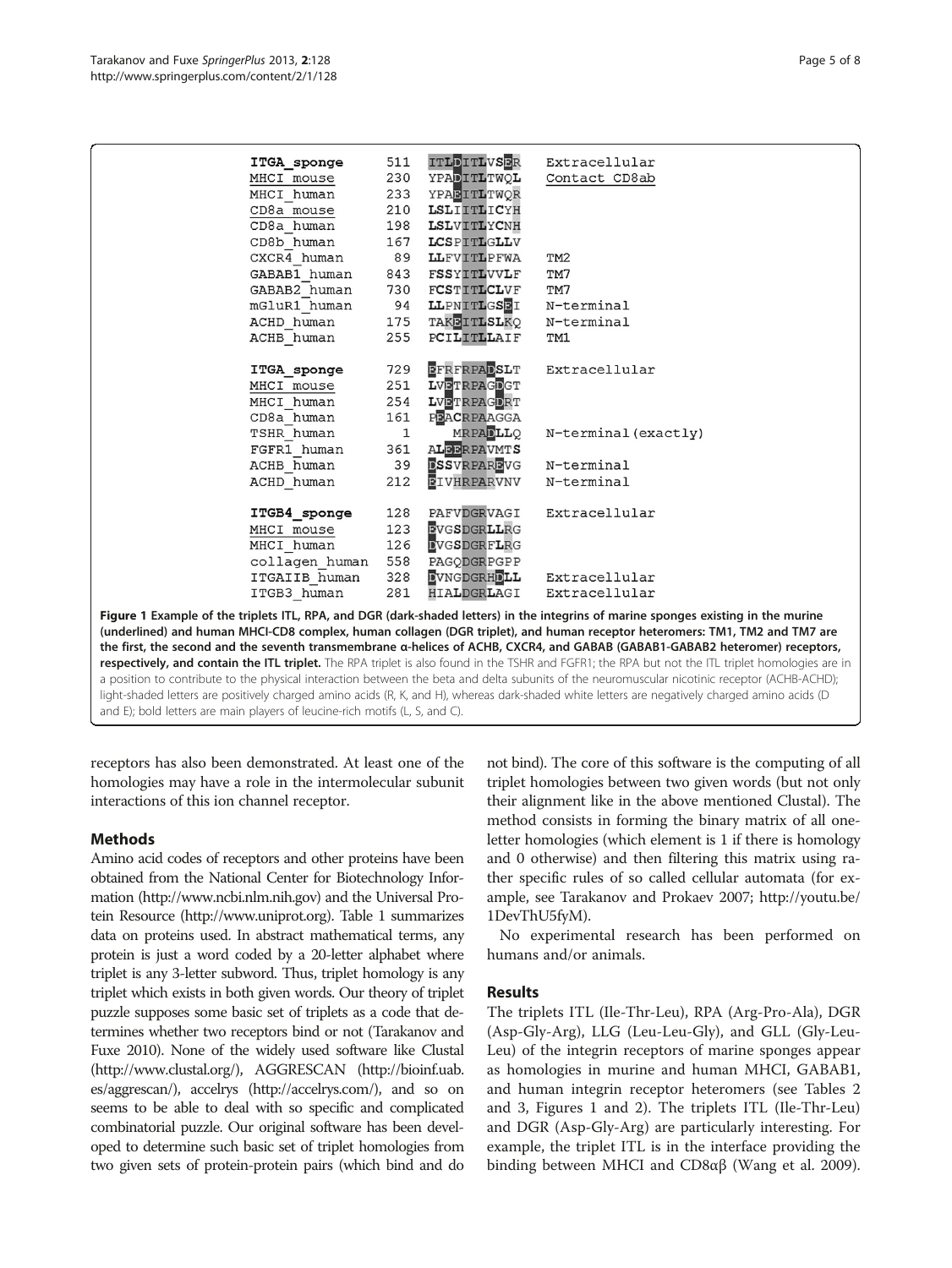<span id="page-5-0"></span>

| ITGB_sponge                | 273          |                              | AGDGLLGGVIK Extracellular     |
|----------------------------|--------------|------------------------------|-------------------------------|
| ITGB sponge                | 819          | GI <b>LLLL</b> GI <b>LAL</b> | TM                            |
| MHCI mouse 98              |              | <b>DLRTLLGYYNQ</b>           |                               |
| MHCI human                 |              | 9 LLLLLLGALAL N-terminal     |                               |
| ITGAV human                |              |                              | 196 ADRVLLGGPGS Extracellular |
| ITGB5 human                |              |                              | 317 PSLALLGEKLA Extracellular |
| ACHB human                 |              | 5 ALLMLLGALGA N-terminal     |                               |
| ACHE human                 |              | 7 GVLLLLGLLGR N-terminal     |                               |
| ACHA human 451 MDHILLGVFML |              |                              | TM4                           |
| GABAB1 human               | 778          | GLLLLLGIFLA                  | TM <sub>5</sub>               |
|                            |              |                              |                               |
| ITGB sponge                |              |                              | 272 FAGDGLLGGVI Extracellular |
| CD8b human                 |              | 170 PITLGLLVAGV              |                               |
| ITGAIIB human 220          |              |                              | YYFLGLLAQAP Extracellular     |
| ITGB3 human                | 594          |                              | MSSNGLLCSGR Extracellular     |
| ITGAV human 18             |              | LLLSGLLLPLC N-terminal       |                               |
| ITGB6 human 347            |              | GATVGLLQKDS                  | Extracellular                 |
| ITGAV human                | 1000         | <b>AVLAGLLLLAV</b>           | TМ                            |
| ITGB8 human                |              | 693 TFLIGLLKVLI              | TM                            |
| ITGAL human                |              | 1096 SGIGGLLLLLL             | TM                            |
| ITGAM human                | 1113         | SSVGGLLLLAL                  | TM                            |
| ITGAX human                |              | 1112 SSIGGLLLLAL             | TM                            |
| ITGB2 human                |              | 9 LALVGLLSLGC N-terminal     |                               |
| GABAB1 human               |              | 774 YGYKGLLLLLG              | TM5                           |
| GABAB2 human               | 661          | YAYKGLLMLFG                  | TM5                           |
| mGluR1 human               |              | 757 LGYNGLLIMSC              | TM5                           |
| ACHD human                 |              | 5 VLTLGLLAALA N-terminal     |                               |
| ACHE human                 | $\mathsf{Q}$ | LLLLGLLGRGV                  | N-terminal                    |
|                            |              |                              |                               |

Figure 2 Example of the triplets LLG and GLL (dark-shaded letters) in the integrins of marine sponges, murine (underlined) and human MHC Class I and human receptor heteromers.

| TM7                                                       |     | F<br>L                    |  |  |  |
|-----------------------------------------------------------|-----|---------------------------|--|--|--|
|                                                           |     |                           |  |  |  |
| GABAB1<br><b>HUMAN</b>                                    | 836 | <b>FASLAIVFSSYITLVVLF</b> |  |  |  |
| GABAB1<br>MOUSE                                           | 835 | FASLAIVFSSYITLVVLF        |  |  |  |
| GABAB1<br><b>RAT</b>                                      | 835 | FASLATVFSSYITLWVLF        |  |  |  |
| GABAB1<br>FROG                                            | 781 | <b>FSSLAIVFSAYITLVVLF</b> |  |  |  |
| <b>TETNG</b><br>GABAB1                                    | 444 | FASLAIVFSAYITLVVLF        |  |  |  |
| GABAB1<br>DANRE.                                          | 429 | FPLLFGTFNLVYWATYLN        |  |  |  |
| GABAB1 ANOGA                                              | 692 | FVALAVIFCCFLSMLLIF        |  |  |  |
| GABAB1<br><b>DROPS</b>                                    | 709 | <b>FVALAVIFCCFLSMLLIF</b> |  |  |  |
| GABAB1 LOUSE                                              | 705 | FVSLSTIFCCFLSMALIF        |  |  |  |
| GABAB1 CAEEL                                              | 700 | FISLTVLICTYISVGLIY        |  |  |  |
|                                                           |     | $\star$<br>$\star$        |  |  |  |
| Figure 3 The triplet ITL (dark-shaded letters) during the |     |                           |  |  |  |

evolution of GABAB1 subunit: CAEEL (Caenorhabditis elegans), LOUSE (Pediculus humanus corporis), DROPS (Drosophila pseudoobscura), ANOGA (Anopheles gambiae), DANRE (Danio rerio), TETNG (Tetraodon nigroviridis), FROG (Xenopus tropicalis), RAT (Rattus norvegicus), MOUSE (Mus musculus), and HUNAN (Homo sapiens); asterisk (\*) marks homologies (F and L); quote (') marks leucine-like homologies (L and I); bold letters are main players of leucine-rich motifs (L, S, and C).

This triplet homology exists also in three GABAB1 receptor heteromers of human brain: GABAB1-GABAB2 forming the GABAB receptor (Marshall et al. [2001](#page-6-0)), GABAB1-mGluR1, and GABAB1-CXCR4 and may mediate the interaction in two of them (see Table [3](#page-3-0) and Figure [1\)](#page-4-0). In the first two heteromers also triplet GLL (Gly-Leu-Leu) may participate in the interaction (see Table [3](#page-3-0) and Figure 2).

The triplet DGR (Asp-Gly-Arg) is in fact the inverse triplet of RGD (Arg-Gly-Asp) that provides the binding site for integrin RGD-binding receptors (see Table [3](#page-3-0)). Moreover, a small peptide ligand RGD (Arg-Gly-Asp) that mimics extracellular matrix protein binding to integrins also causes impairments in plasticity at glutamatergic synapses (Wiggins et al. [2011](#page-7-0)).

The evolution of the ITL triplet in the GABAB1 receptor subunit is displayed in Figure 3. In phylogeny, it appears to begin in fish (*Tetraodon*) and then continues to man, while it is missing in zebrafish (Danio rerio). Thus, the usefulness of the ITL triplet in recognition is rediscovered in the fish GABAB1 receptor.

Furthermore, the RPA triplet homology in the beta and delta interacting nicotinic subunits of the neuromuscular nicotinic receptor (see Changeux et al. [1984](#page-6-0)) is in a location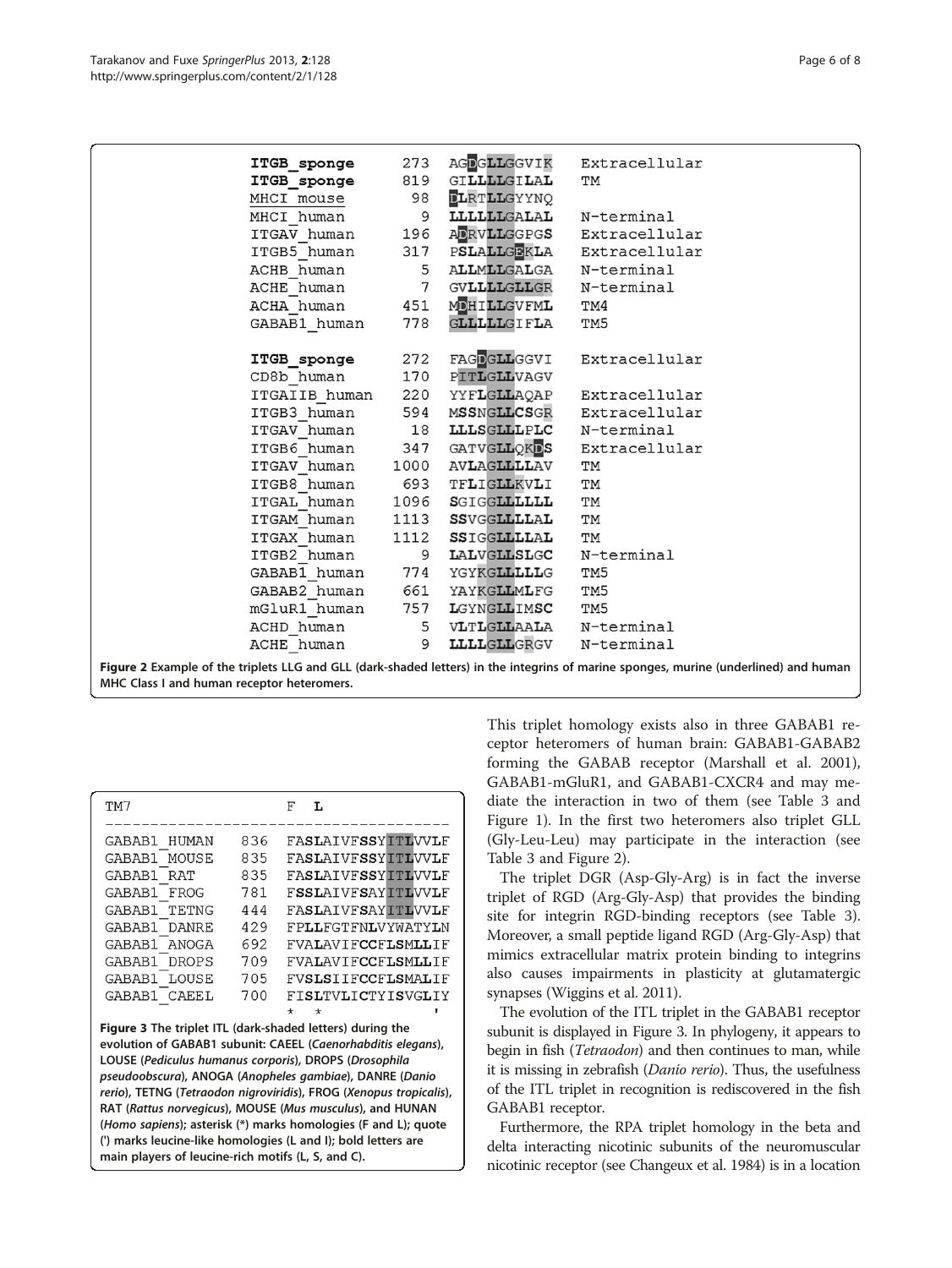<span id="page-6-0"></span>(N-terminal parts of ACHB and ACHD) where it may participate in forming part of their interface (see Figure [1](#page-4-0) and Table [3](#page-3-0)).

# **Discussion**

The triplet ITL (Ile-Thr-Leu) found in integrins of marine sponges is presented as a homology in the interface between MHC Class I and CD8αβ heterodimer (coreceptor in T cells). It is postulated that this triplet homology can contribute to the formation of the MHCI-CD8 heteromeric complex which leads to a strong activation of the T cell by guiding the T-cell receptor into relevant self-MHC recognition (see Wang et al. [2009](#page-7-0)). Thus, it seems possible that the ITL triplet may have a critical role in the interaction between these two immune receptors which is necessary for appropriate T cell function. A mutation of the ITL triplet in these immune receptors will be of value to test this hypothesis. The indications have also been obtained that triplet homology ITL in the N-terminal of beta and delta nicotinic receptor subunits of the neuromuscular nicotinic receptor may help mediate their interaction in the subunit interface.

# Conclusion

Integrin triplets of marine sponges found in the interface of human receptor heteromers and even in the interface between two major immune molecules MHCI-CD8 seem to confirm once more our theory. This triplet puzzle arose as a surprising merger of pure mathematics and most recent biochemical studies of receptor-receptor interactions. As a result, it appears that neural and immune receptor heteromers in humans may also utilize these structural elements originating in sponges, the oldest multicellular animals. Thus, the triplet puzzle may be an ancient and general mechanism for protein-protein recognition.

#### Competing interests

Both authors declare that they have no competing interests.

#### Authors' contributions

AT carried out the mathematical studies and computations. KF carried out the biomedical interpretation of the results. All authors read and approved the final manuscript.

#### Acknowledgement

The authors have not received any support for this work.

#### Author details

<sup>1</sup>Russian Academy of Sciences, St. Petersburg Institute for Informatics and Automation, Saint Petersburg, Russia. <sup>2</sup>Department of Neuroscience, Karolinska Institutet, Stockholm, Sweden.

#### Received: 23 October 2012 Accepted: 11 March 2013 Published: 22 March 2013

### References

Agnati LF, Franzen O, Ferre S, Leo G, Franco R, Fuxe K (2003) Possible role of intramembrane receptor-receptor interactions in memory and learning via formation of long-lived heteromeric complexes: focus on motor learning in the basal ganglia. J Neural Transm Suppl 65:1–28

Barczyk M, Carracedo S, Gullbeerg D (2010) Integrins. Cell Tissue Res 339:269–280

- Borroto-Escuela DO, Narvaez M, Marcellino D, Parrado C, Narvaez JA, Tarakanov AO, Agnati LF, Diaz-Cabiale Z, Fuxe K (2010) Galanin receptor-1 modulates 5 hydroxtryptamine-1A signaling via heterodimerization. Bioch Biophys Res Commun 393:767–772
- Borroto-Escuela DO, Tarakanov AO, Guidolin D, Ciruela F, Agnati LF, Fuxe K (2011) Moonlight characteristics of G protein-coupled receptors: focus on receptor heteromers and relevance for neurodegeneration. IUBMB Life 63:463–472
- Borroto-Escuela DO, Romero-Fernandez W, Mudo G, Perez-Alea M, Ciruela F, Tarakanov AO, Narvaez M, Di Liberto V, Agnati LF, Belluardo N, Fuxe K (2012a) FGFR1-5-HT1A heteroreceptor complexes and their enhacement of hippocampal plasticity. Biol Psych 71:84–91
- Borroto-Escuela DO, Romero-Fernandez W, Perez-Alea M, Narvaez M, Tarakanov AO, Mudo G, Agnati LF, Ciruela F, Belluardo N, Fuxe K (2012b) The existence of FGFR1-5-HT1A receptor heterocomplexes in midbrain 5-HT neurons of the rat: relevance for neuroplasticity. J Neurosci 32:6295–6303
- Buljan M, Bateman A (2009) The evolution of protein domain families. Biochem Soc Trans 37:751–755
- Changeux JP, Devillers-Thiéry A, Chemouilli P (1984) Acetylcholine receptor: an allosteric protein. Science 225:1335–1345
- Fuxe K, Borroto-Escuela DO, Marcellino D, Romero-Fernandez W, Frankowska M, Guidolin D, Filip M, Ferraro L, Woods AS, Tarakanov A, Ciruela F, Agnati LF, Tanganelli S (2012) GPCR heteromers and their allosteric receptor-receptor interactions. Curr Med Chem 19:356–363
- Gamulin V, Rinkevich B, Schäcke H, Kruse M, Müller IM, Müller WE (1994) Cell adhesion receptors and nuclear receptors are highly conserved from the lowest metazoa (marine sponges) to vertebrates. Biol Chem Hoppe Seyler 375:583–588
- Gao GF, Tormo J, Gerth UC, Wyer JR, McMichael AJ, Stuart DI, Jakobsen NK (1997) Crystal structure of the complex between human CD8α and HLA-A2. Nature 387:630–634
- Guyon A, Nahon JL (2007) Multiple actions of the chemokine stromal cell-derived factor 1a on neuronal activity. J Mol Endocrinol 38:365–376
- Hirono M, Yoshioka T, Konishi S (2001) GABA(B) receptor activation enhances mGluR-mediated responses at cerebellar excitatory synapses. Nat Neurosci 4:1207–1216
- Marshall FH, Jones KA, Kaupmann K, Bettler B (2001) GABAB receptors the first 7TM heterodimers. Trends Pharmacol Sci 20:396–399
- Muller WEG (1997) Origin of metazoan adhesion molecules and adhesion receptors as deduced from cDNA analyses in the marine sponge Geodia cydonium: a review. Cell Tissue Res 289:383–395
- Pancer Z, Kruse M, Muller I, Muller WEG (1997) On the origin of metazoan adhesion receptors: Cloning of integrin α subunit from the sponge Geodia cydonium. Mol Biol Evol 14:391–398
- Romero-Fernandez W, Borroto-Escuela DO, Tarakanov AO, Mudo G, Narvaez M, Perez-Alea M, Agnati LF, Ciruela F, Belluardo N, Fuxe K (2011) Agonist-induced formation of FGFR1 homodimers and signaling differ among members of the FGF family. Biochem Biophys Res Commun 409:764–768
- Tarakanov AO, Fuxe KG (2010) Triplet puzzle: homologies of receptor heteromers. J Mol Neurosci 41:294–303
- Tarakanov AO, Fuxe KG (2011) The triplet puzzle of homologies in receptor heteromers exists also in other types of protein-protein interactions. J Mol Neurosci 44:173–177
- Tarakanov A, Prokaev A (2007) Identification of cellular automata by immunocomputing. J Cellular Automata 2:39–45
- Tarakanov AO, Fuxe KG, Agnati LF, Goncharova LB (2009) Possible role of receptor heteromers in multiple sclerosis. J Neural Transm 116:989–994
- Tarakanov AO, Fuxe KG, Borroto-Escuela DO (2012a) On the origin of the triplet puzzle of homologies in receptor heteromers: Immunoglobulin triplets in different types of receptors. J Mol Neurosci 46:616–621
- Tarakanov AO, Fuxe KG, Borroto-Escuela DO (2012b) On the origin of the triplet puzzle of homologies in receptor heteromers: toll-like receptor triplets in different types of receptors. J Neural Transm 119:517–523
- Tarakanov AO, Fuxe KG, Borroto-Escuela DO (2012c) Integrin triplets of marine sponges in human brain receptor heteromers. J Mol Neurosci 48:154–160